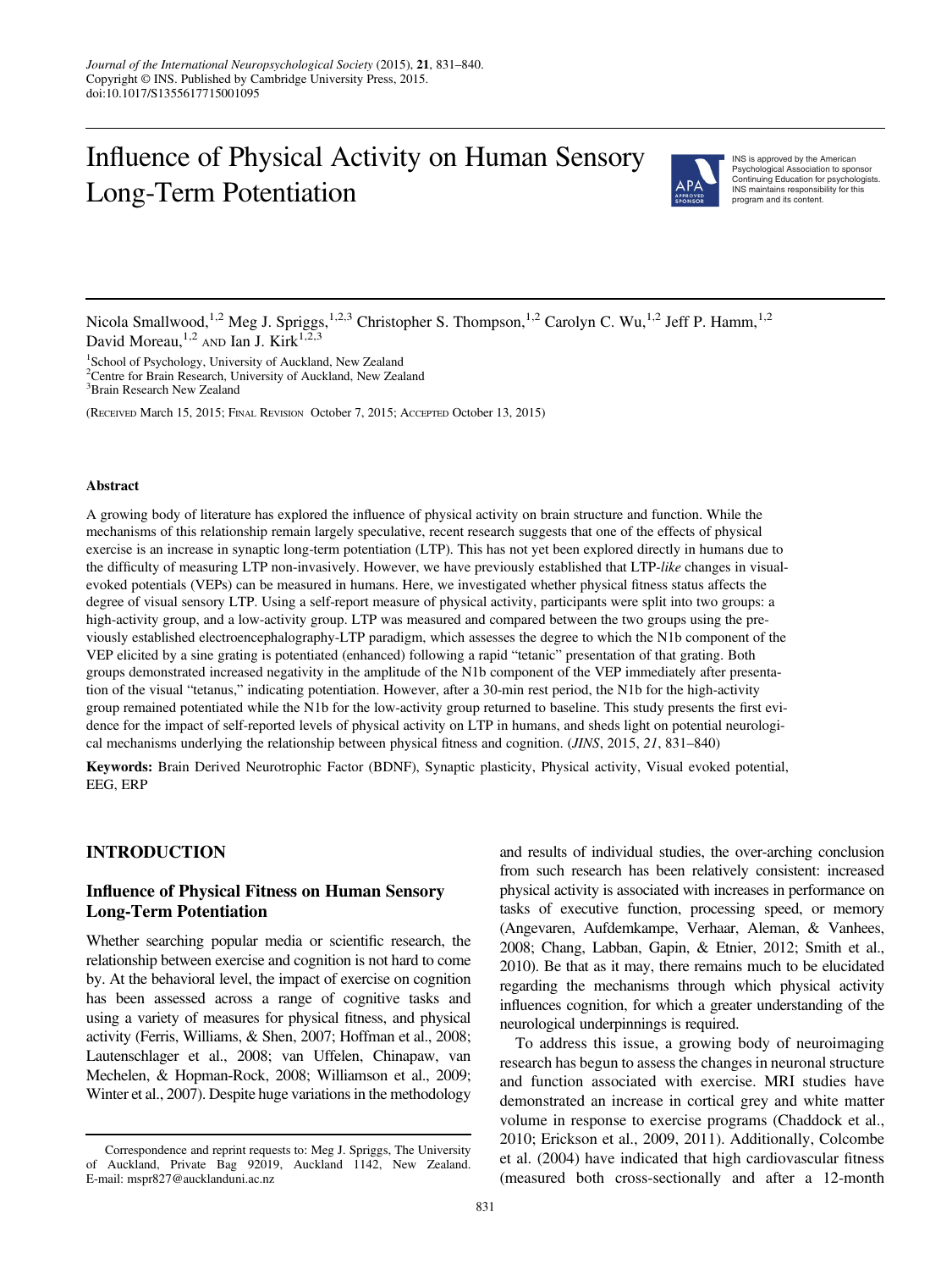aerobic exercise program) is associated with an increase in BOLD activation within the frontal and parietal lobes, as well as a decreased activation in the anterior cingulate cortex during a modified version of the Erickson Flanker Paradigm. Using a similar paradigm, Liu-Ambrose, Nagamatsu, Voss, Khan, and Handy ([2012\)](#page-8-0) also identified functional changes in the frontal and temporal lobes in elderly participants following 12-months of resistance-training. Electrophysiological (EEG) studies indicate that regular, intensive physical activity is associated with an increase in baseline theta, alpha, and beta activation (Lardon & Polich, [1996\)](#page-8-0), as well as an increased amplitude of the P300 component of the visually evoked potential (VEP; Polich & Lardon, [1997\)](#page-9-0). Increased physical activity is also associated with a decreased latency of this same VEP across a range of tasks (Dustman et al., [1990](#page-7-0); Hillman, Belopolsky, Snook, Kramer, & McAuley, [2004](#page-8-0); Hillman, Kramer, Belopolsky, & Smith, [2006\)](#page-8-0). Together, the above body of research indicates that physical activity influences not only the structure, but also the function of the human brain across age groups.

At the cellular level, alterations in synaptic plasticity are understood to facilitate the gross brain changes suggested by the above studies. Specifically, increases in physical activity have been associated with increased neurogenesis in the rodent and human dentate gyrus (Pereira et al., [2007;](#page-9-0) Van Praag, Shubert, Zhao, & Gage, [2005\)](#page-9-0). Additionally, the process of long-term potentiation (LTP) has been of increasing interest across the field of physical activity and cognition. LTP refers to an activity-dependent increase in synaptic efficacy following sustained stimulation between neurons (Cooke & Bliss, [2006](#page-7-0); Teyler, [2000](#page-9-0)). Typically, assessments of LTP have involved in vitro or in vivo application of high frequency electrical stimulation to the rodent hippocampus, which induces an enhancement of the post-synaptic response from the affected synapses (Bliss & Lømo, [1973;](#page-7-0) Figurov, Pozzo-Miller, Olafsson, Wang, & Lu, [1996;](#page-8-0) Harris, Ganong, & Cotman, [1984](#page-8-0); Teyler & DiScenna, [1987\)](#page-9-0). Conversely, low frequency stimulation leads to an opposing decrease in synaptic efficacy, a process referred to as long-term depression (LTD; Bliss & Cooke, [2011](#page-7-0); Heynen, Bear, & Abraham, [1995](#page-8-0); Mulkey & Malenka, [1992](#page-9-0); Xu, Anwyl, & Rowan, [1997](#page-9-0)). The above research has also established the presence of Hebbian characteristics in LTP and LTD, such as input specificity, associativity, longevity, saturation, and N-methyl-D-aspartate receptor (NMDAR) dependence (Clapp, Eckert, Teyler, & Abraham, [2006](#page-7-0); Cooke & Bliss, [2006\)](#page-7-0). In humans, LTP and LTD have only been demonstrated *in vitro* due to the invasive nature of stimulating hippocampal neurons (Beck, Goussakov, Lie, Helmstaedter, & Elger, [2000;](#page-7-0) Chen et al., [1996](#page-7-0)). Based on such findings, LTP and LTD represent the primary candidates for modelling the neural basis of learning and memory formation in the mammalian brain (Cooke & Bliss, [2006](#page-7-0); Teyler & DiScenna, [1987\)](#page-9-0), and are thus of interest in understanding the impact of physical fitness on cognition.

Rodent studies have demonstrated the relationship between increased physical activity (both forced and voluntary) and an

increase in memory performance (O'Callaghan, Ohle, & Kelly, [2007;](#page-9-0) van Praag, Christie, Sejnowski, & Gage, [1999\)](#page-9-0) as well as Hebbian LTP (Farmer et al., [2004;](#page-8-0) O'Callaghan, et al., [2007](#page-9-0); van Praag et al., [1999, 2005](#page-9-0)). However, due to the invasive nature of the above procedures, to date few in vivo human studies have been conducted, limiting our understanding of the relationship between physical activity and LTP in the human brain. However, after Heynen and Bear ([2001\)](#page-8-0) demonstrated in rodents that visually induced alterations in neural activation could be observed following rapid stimulation, Teyler et al. [\(2005](#page-9-0)) presented one of the first non-invasive measures of synaptic plasticity in the human visual cortex. Using electroencephalography scalp recordings, Teyler et al. [\(2005](#page-9-0)) measured VEPs during the presentation of a checkerboard stimulus flashed to the right or left visual hemifield at a low temporal frequency (1 Hz). After being presented with a high-frequency (9 Hz) "tetanic" presentation of the checkerboard stimulus, the amplitude of occipital lobe VEPs increased in both hemispheres. Closer examination revealed that this increase in amplitude was specific to the N1b component of the VEP; a bilateral, negative event-related potential (ERP) component occurring approximately 170 to 190 milliseconds following stimulus onset. The selective increase in the amplitude of the N1b following tetanization suggests an LTP-like alteration of the VEP. This has been replicated in several subsequent human and rodent studies, which have also demonstrated the presence of the Hebbian characteristics of LTP identified in early rodent studies, such as input-specificity (McNair et al., [2006](#page-9-0); Ross et al., [2008\)](#page-9-0), locality in the cortex (Clapp, Zaehle, et al., [2005\)](#page-7-0), longevity, NMDAR dependence (Clapp et al., [2006](#page-7-0)), and a dependence on neurotrophin expression (Lamb et al., [2014;](#page-8-0) Thompson et al., [2011\)](#page-9-0). Additionally, an equivalent paradigm has demonstrated similar LTP-like alterations in the N1 of auditory evoked potentials (AEPs) following tetanization of auditory tone pips (Clapp, Kirk, Hamm, Shepherd, & Teyler, [2005;](#page-7-0) Zaehle, Clapp, Hamm, Meyer, & Kirk, [2007\)](#page-9-0) and a recent rodent study has also demonstrated similar long-lasting, NMDAR dependent potentiation following somatosensory stimulation (Han, Huang, Sun, Duan, & Yu, [2015](#page-8-0)). Therefore, while there has been some inconsistency in inducing changes in sensory evoked potentials via sensory tetanization (e.g., Eckert, Guevermont, Williams, & Abraham, [2013](#page-7-0)), the aforementioned body of human and rodent research does support the potential for inducing LTP-like alterations using non-invasive sensory stimulation (Clapp, Hamm, Kirk, & Teyler, [2012](#page-7-0); Kirk et al., [2010](#page-8-0)). As such, this non-invasive potentiation of sensory ERPs presents an exciting method for investigating the link between exercise and LTP in humans.

Using a similar human LTP paradigm to that first presented by Teyler et al. ([2005](#page-9-0)), the aim of the current study was to pilot an assessment of the impact of physical activity on sensory LTP. ERP data were collected and compared between two groups of participants differing in self-reported level of physical activity: a high-activity group, and a low-activity group. It was hypothesized that highly active participants would show greater potentiation of tetanized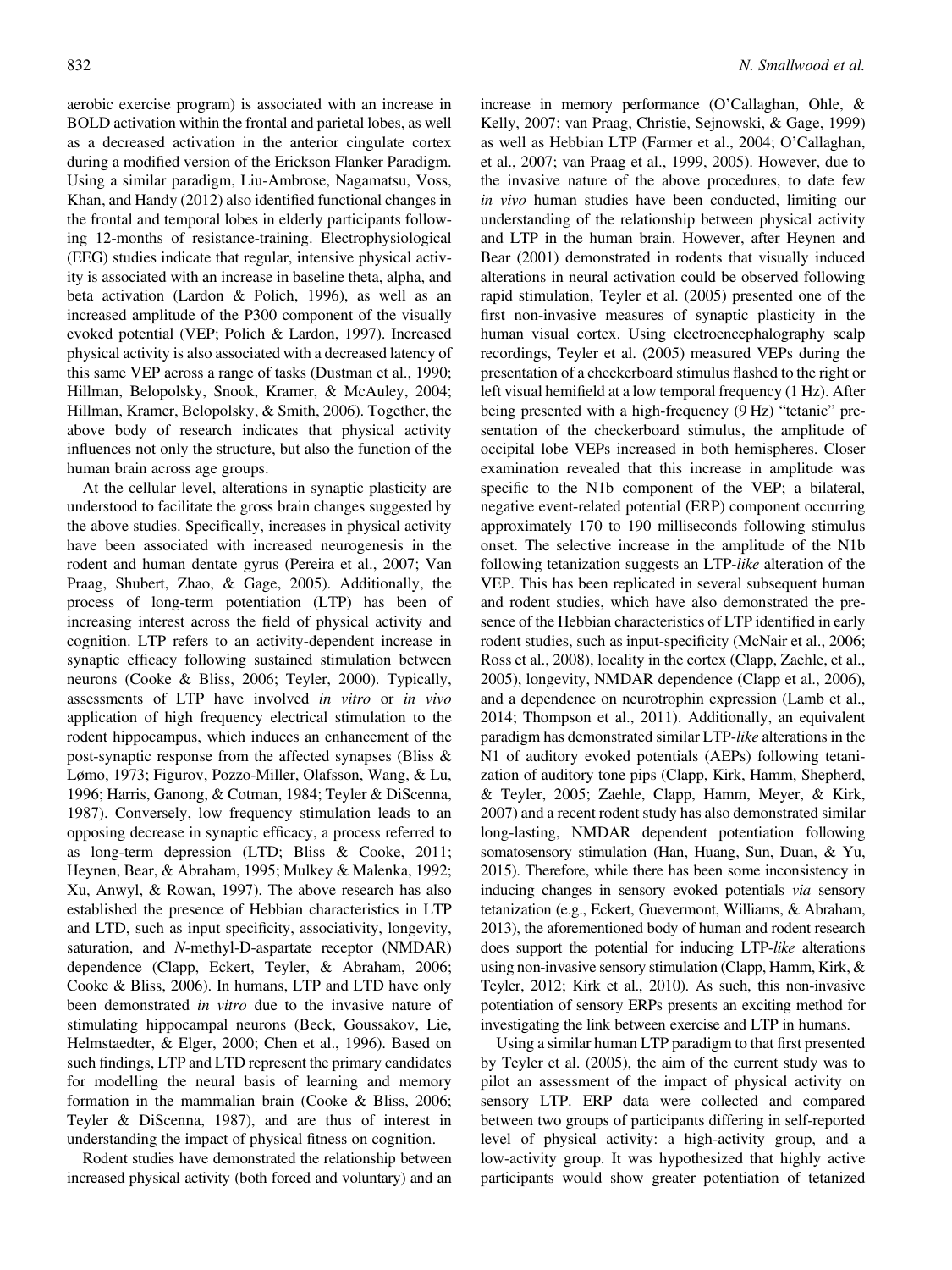stimuli than less active participants, as evidenced by greater increases in the amplitude of the N1b both immediately following tetanization, as well as after a 30-min break.

### METHOD

#### **Participants**

Twenty-one participants were recruited through advertisement at the University of Auckland, New Zealand. Due to the use of EEG and rapid visual stimulation in the current study, only participants who reported that they did not suffer from any neurological conditions, epilepsy, or migraine were included. All participants had normal or corrected to normal vision and provided informed written consent. BMI and demographic details were collected and are presented in Table 1. All were normally distributed ( $D = p \ge 0.05$ ). All experimental procedures were approved by the University of Auckland Human Subject Ethics Committee (ref 2011-063).

### International Physical Activities Questionnaire

The International Physical Activities Questionnaire (IPAQ)- Long Form was used as a measure of self-reported physical activity. Since its development in 1998, the IPAQ has been used extensively across the globe as a self-report measure of physical activity (Craig et al., [2003\)](#page-7-0). While there has been some inconsistency (e.g., Maddison et al., [2007\)](#page-8-0), the IPAQ has demonstrated both reliability and validity when compared with accelerometers (Boon, Hamlin, Steel, & Ross, [2008](#page-7-0); Craig et al., [2003\)](#page-7-0) and measures of maximal oxygen volume consumption (Fogelholm et al., [2006\)](#page-8-0). It was, therefore, deemed an appropriate tool for self-report physical activity in this current study.

As has been done in previous studies (Fogelholm et al., [2006\)](#page-8-0), the IPAQ was used to separate participants into two groups based on self-reported levels of daily activity; a "high" activity (11 participants) group and a "low" activity (10 participants) group. Activity levels were calculated in accordance with the IPAQ guidelines for analysis (International Physical Activity Questionnaire, [2005\)](#page-8-0). Briefly, overall physical activity was calculated as MET-min/week. METs (metabolic equivalent of task) are multiples of resting metabolic rates

dependent on type of activity and are used to estimate energy requirements for varying tasks (Hagstromer, Oja, & Sjostrom, [2006](#page-8-0)). As the IPAQ specifically asks about activity within the past 7 days, participants were also asked whether the past 7 days were an accurate reflection of exercise over the preceding 2 months, to which all participants agreed.

#### Apparatus

EEG recordings were carried out in an electrically shielded room and measured from a 128-channel Ag/AgCl electrode net (Electrical Geodesics Inc., Eugene, OR) at a continuous 250 Hz sampling rate (0.1–100 Hz analogue bandpass filter). All electrode impedances were below 50 k $\Omega$ , which is considered an acceptable level for this system (Ferree, Luu, Russell, & Tucker, [2001\)](#page-8-0). A common vertex reference (Cz) was used to acquire EEG, which was later referenced to the average off-line.

#### Stimuli

The visual stimuli were circular horizontally and vertically oriented sine gratings with a one cycle per degree (cpd) spatial frequency. The gratings were presented at full contrast in the center of the screen against a grey background subtending a diameter of  $8^{\circ}$  of visual angle (size:  $9.6 \times 9.6$  cm,  $272 \times 272$  pixels; [Figure 1A\)](#page-3-0). Stimuli were presented on a SVGA computer monitor (1024 × 768 pixel resolution; 60 Hz refresh rate) at a distance of 57 cm. Presentation was controlled using E-Prime v1.1 (Psychology Software Tools).

#### Procedure

LTP was assessed via our previously established paradigm using visual-evoked potential EEG scalp-recording (McNair et al., [2006;](#page-9-0) Ross et al., [2008;](#page-9-0) Teyler et al., [2005](#page-9-0); Thompson et al., [2011\)](#page-9-0). As demonstrated in [Figure 1B,](#page-3-0) the procedure consisted of two pre-tetanus blocks, a photic tetanus, two early post-tetanus blocks, a 30-min rest period, and two late post-tetanus blocks. The pre-tetanus, early post-tetanus, and late post-tetanus blocks each consisted of 120 presentations of each of the horizontal and vertical sine gratings, at a temporal frequency of  $0.67-1$  Hz (stimulus presentation  $\sim$ 33 ms, jittered ISI of 1000–1500 ms). The photic tetanus consisted of a rapid (8.6 Hz) presentation of 1000 horizontal or vertical

|  |  | <b>Table 1.</b> participant demographics |
|--|--|------------------------------------------|
|--|--|------------------------------------------|

| Group                    | Low fitness    |        |             | High fitness |        |             |
|--------------------------|----------------|--------|-------------|--------------|--------|-------------|
| $\boldsymbol{N}$         | 10             |        |             | 11           |        |             |
| N females                | 7              |        |             |              |        |             |
| N left handed            | 3              |        |             | $\Omega$     |        |             |
|                          | $\overline{M}$ | SD     | Range       | M            | SD     | Range       |
| age (years)              | 23.9           | 2.92   | $19 - 28$   | 26.2         | 4.29   | $21 - 37$   |
| BMI (kg/m <sup>2</sup> ) | 22.53          | 3.72   | 16.65–27.78 | 23.78        | 3.24   | 18.23-29.97 |
| IPAQ score               | 1187.85        | 827.72 |             | 6694.77      | 827.70 |             |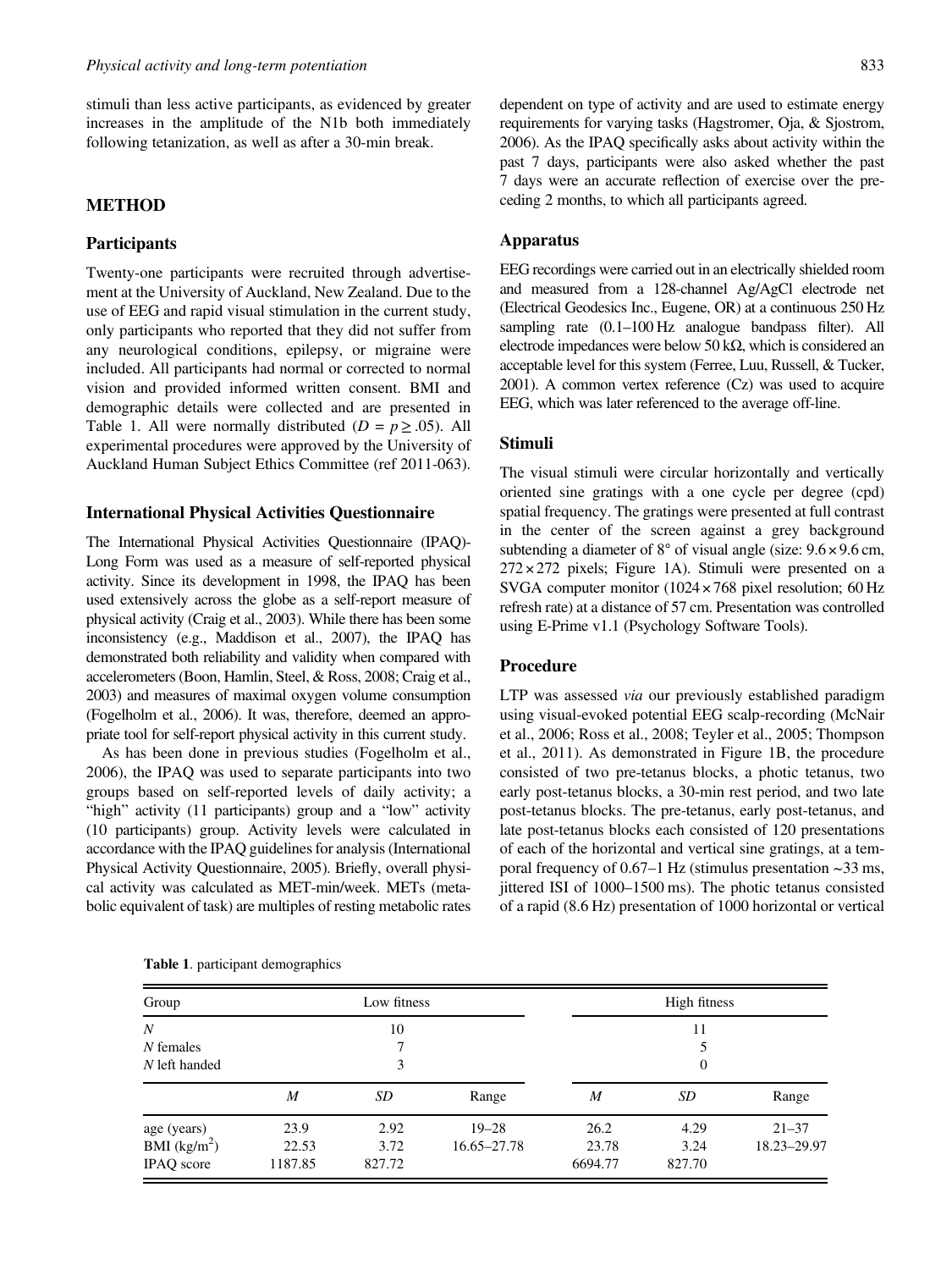Smallwood- Physical Activity and Long-Term Potentiation

<span id="page-3-0"></span>

Fig. 1. (a) The visual stimuli were 9.6 × 9.6 cm circular horizontal and vertical sine gratings (actual size) with a spatial frequency of one cycle per degree and 100 percent contrast presented against a grey background. (b) A schematic representation of the experimental procedure. Participants were presented with two pre-tetanus (baseline) blocks, a photic tetanus block, two early post-tetanus blocks, a 30-min rest period and lastly, two late post-tetanus blocks. The pre-tetanus blocks, early post-tetanus blocks, and late post-tetanus blocks each consisted of 120 presentations of horizontal and vertical circular sine gratings at a frequency of 0.67–1 Hz. The photic tetanus involved 1000 presentation of a single orientation at a frequency of 8.6 Hz. (c) Approximate location of left and right hemisphere electrodes (centered on approximately P7 and P8 under the 10–20 system) used to measure amplitude of N1b component.

sine gratings (counterbalanced between participants; jittered ISI of 67–100 ms). This frequency has been shown to induce the alpha rhythm but not be beyond flicker fusion rate. Following the photic tetanus, participants were asked to close their eyes for 2 min to allow retinal after-images to dissipate. During the 30-min rest period, participants were instructed to sit quietly with their eyes closed.

## Analysis

EEG data for each participant were segmented into 600 ms time epochs (100 ms before and 500 ms after stimulus onset), bandpass filtered offline [0.10–30 Hz, bi-directional three-pole

Butterworth filter (Alarcon, Guy, & Binnie, [2000](#page-7-0))], and epochs were averaged by condition according to orientation (horizontal or vertical), and block (pre-tetanus, early posttetanus, late post-tetanus). Epochs were baselined to the 100 ms pre-stimulus period. Epochs with eye blinks or artifacts were rejected (range: 0–10% of epochs per participant, no significant differences between groups). The amplitude of the N1b component of the pre-tetanus, early post-tetanus and late post-tetanus VEPs were averaged for clusters of electrodes positioned over the left and right visual cortex (Figure 1C). In accordance with previously validated measures (McNair et al., [2006](#page-9-0)), the amplitude of the N1b component was defined as the mean amplitude of the section of the evoked potential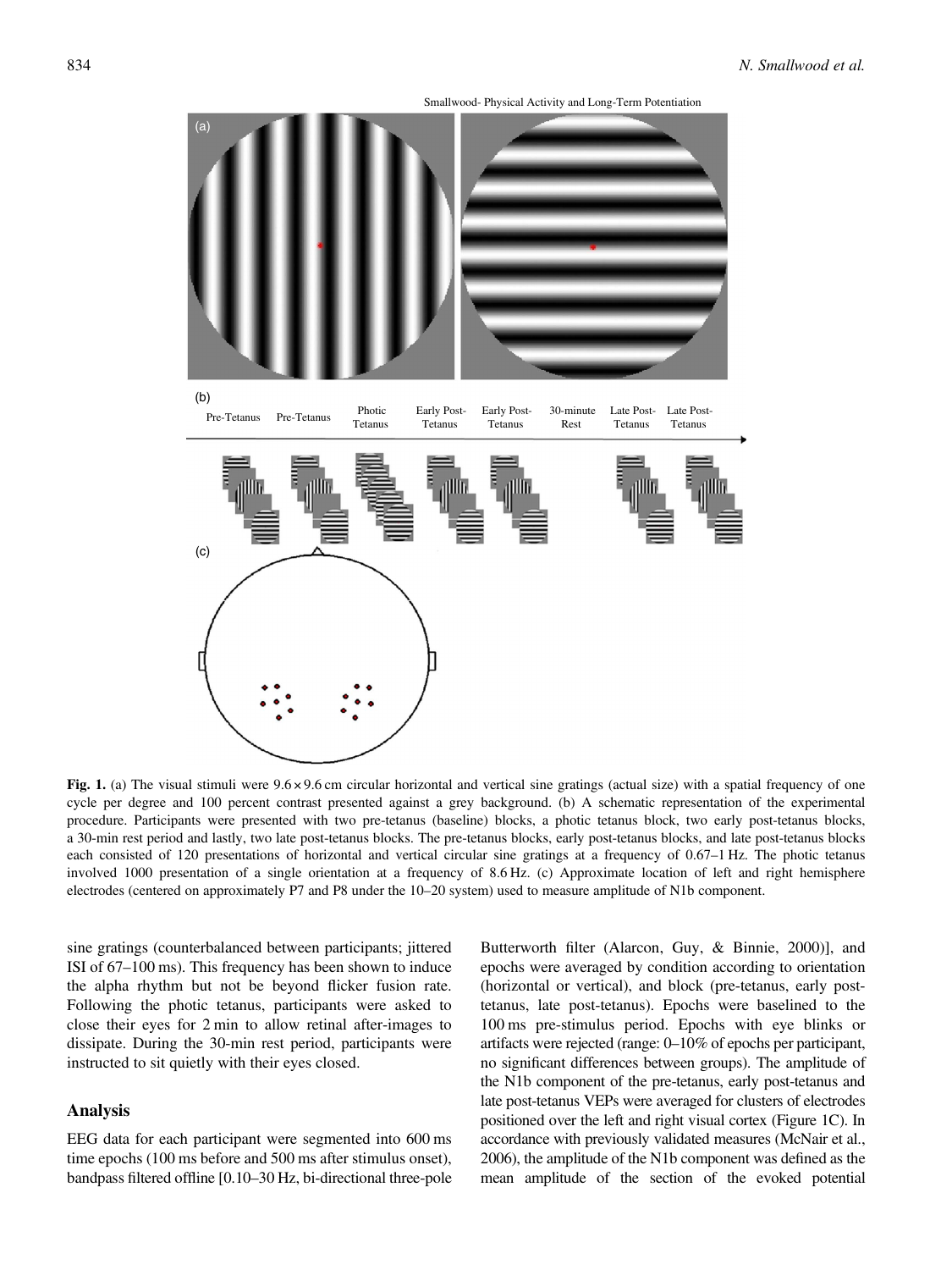extending from the peak of the N1 component to halfway between the N1 and P2 components. For each participant individually, the N1b was identified (latencies were between 100 ms and 200 ms for all participants) and the magnitude of LTP was calculated by subtracting pre-tetanus N1b amplitude from early and late post-tetanus amplitudes. There were no significant differences between pre- and post-tetanus amplitudes for the non-tetanized gratings ( $p \ge 0.05$ ) and, therefore, these were excluded from further analyses.

Changes in amplitude as a function of level of activity were analyzed using a  $2 \times 2$  Split-Plot analysis of variance (ANOVA) with Activity Level (low or high) as the betweensubjects variable and Time (early or late post tetanus) as the within-subjects variable (alpha level  $p \leq .05$ ). All statistical analyses were performed using the statistical analysis software package SPSS 20.0. A Greenhouse-Geisser correction was used to control for violations of sphericity where required.

## RESULTS

There were no significant differences in BMI between the **RESULTS**<br>There were no significant differences in BMI between the<br>two groups,  $t(19) = -0.83$ ,  $p = .417$ . Conversely, as expected, the IPAQ scores for the Low Activity group were significantly lower than the High Activity group, two groups,  $t(19) = -0.83$ ,  $p = .417$ . Conversely, as<br>expected, the IPAQ scores for the Low Activity group<br>were significantly lower than the High Activity group,<br> $t(11.54) = -5.65$ ,  $p < .01$ . Figure 2 presents the difference i N1b amplitude between pre-tetanus and the early and late post-tetanus blocks for the two groups separately. The two-way split-plot ANOVA revealed a significant main effect for Time, indicating that LTP amplitude was greater for



Fig. 2. Bar graph showing the mean amplitude of N1b for early and late LTP post-tetanus for the high and low activity groups (error bars depicting standard error). There was a significant difference between early and late LTP for the low activity group. There was a significant difference between the low and high activity groups for late post-tetanus LTP. \* indicates a statistically significant effect ( $p \leq .05$ ).

835<br>the early post-tetanus block ( $M = -0.70 \mu V$ ;  $SE = .17 \mu V$ ) than the late post-tetanus block ( $M = -.39 \,\mu\text{V}$ ;  $SE = 0.15$  $\mu$ V),  $F(1,19) = 7.02$ ,  $p = .016$ ,  $\eta_{\rm p}^2 = .270$ . Importantly, the interaction between Activity Level and Time was significant, Interaction between Activity Level and 1 ime was significant,<br>  $F(1,19) = 10.705$ ,  $p = .004$ ,  $η<sub>p</sub><sup>2</sup> = .360$ . For the early post-<br>
tetanus block, there was no significant difference in N1b<br>
amplitude between the Hig  $t(1,19) = 10.705$ ,  $p = .004$ ,  $n_p = .500$ . For the early post-<br>tetanus block, there was no significant difference in N1b<br>amplitude between the High Activity ( $M = -0.77 \mu V$ ;<br> $SE = 0.24 \mu V$ ) and the Low Activity group ( $M = -0.64 \mu$  $SE = 0.25 \mu V$ ;  $p > .05$ ). However, while the N1b remained potentiated (negative compared to pre-tetanus baseline) in the late post-tetanus block for the High Activity group  $(M = -0.84; SE = 0.21)$ , it returned to baseline for the Low Activity group ( $M = 0.07$ ;  $SE = 0.22$ ;  $p = .008$ ), leading to significant group differences in the late post-tetanus block. The main effect for Activity Level was non-significant,  $F(1,19) = 2.96$ ,  $p = .102$ ,  $\eta_p^2 = .134$ . These trends are illustrated for one subject in each group in [Figure 3.](#page-5-0)

## DISCUSSION

The aim of the current study was to use an established noninvasive measure of LTP to pilot an assessment of the impact of physical activity on neuroplasticity. Using the IPAQ, participants were divided into two groups (highly active and less active) and ERPs were recorded during the presentation of "tetanized" and "non-tetanized" sine gratings. Both groups demonstrated a significant "early" LTP effect. That is, the tetanus resulted in an increase in the amplitude of the N1b component of the VEPs immediately following tetanization. Importantly, however, there was a significant difference in "late" LTP (measured 30 min after induction) between the High Activity group and the Low Activity group. The High Activity group demonstrated significantly greater potentiation of the N1b in the late post-tetanus block than the Low Activity group. This study, therefore, presents the first in vivo evidence to suggest that chronic levels of physical activity can influence the maintenance of LTP-like changes in the human visual cortex, and thus illuminates potential neurological mechanisms underlying the relationship between exercise and cognition.

The overall increase in amplitude of the N1b following tetanization for both groups supports previous research indicating that an LTP-like response can be invoked through non-invasive visual stimulation (Clapp, Zaehle, et al., [2005](#page-7-0); Clapp, Kirk, et al., [2005](#page-7-0); McNair et al., [2006;](#page-9-0) Ross et al., [2008;](#page-9-0) Zaehle et al., [2007\)](#page-9-0). Previous assessments of LTP in rodents have largely taken place within the hippocampus, a structure undoubtedly involved in memory (e.g., Bliss & Lømo, [1973](#page-7-0); Figurov et al., [1996](#page-8-0); Harris et al., [1984](#page-8-0)). Conversely, the current study focused on the sensory cortex which allowed the implementation of a non-invasive design. There is ample evidence indicating that neuroplasticity in the visual cortex represents the same underlying processes as hippocampal LTP (for review, Cooke & Bear, [2014](#page-7-0)). Additionally, both rodent and human studies using versions of the current paradigm have demonstrated Hebbian characteristics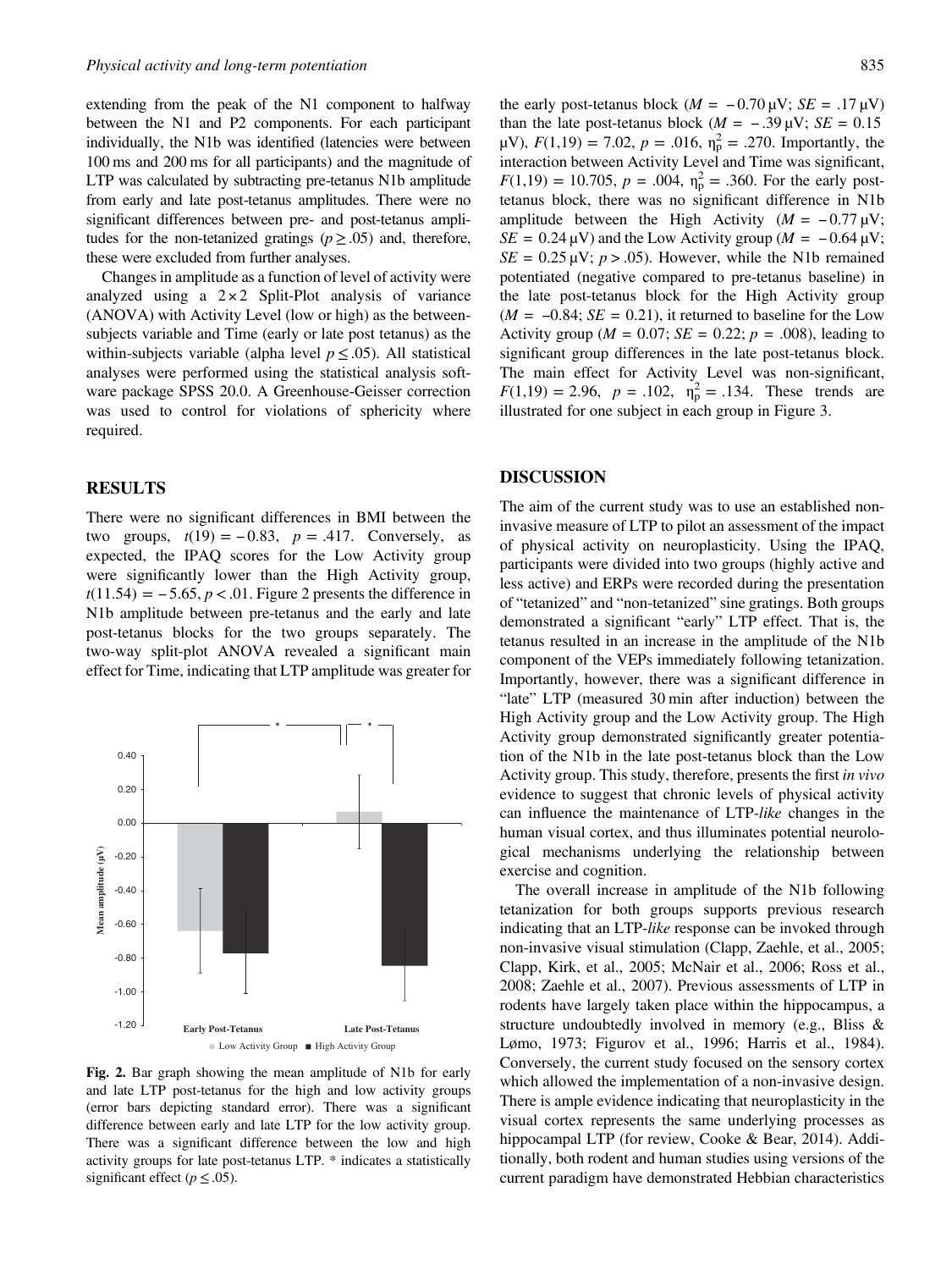<span id="page-5-0"></span>

Fig. 3. Exemplars from single subjects showing the trends described in Figure 2. Negative plotted up. (a, c) ERPs from pre-tetanus (thin black line), early (thick gray line), and late (thick black line) post-tetanus for the high and low activity groups, respectively. (b, d) topographic maps at the mid N1b of the pre-tetanus potential for the high and low activity groups, respectively. Time on x-axis in ms. Scale bar at  $0 \text{ ms } \pm 1 \text{ }\mu\text{V}$ .

in these LTP-like changes such as specificity (McNair et al., [2006;](#page-9-0) Ross et al., [2008\)](#page-9-0) longevity (Clapp et al., [2006\)](#page-7-0), and NMDA dependence (Clapp et al., [2006](#page-7-0)). However, it must be acknowledged that future studies are required to elucidate the generalizability of these LTP-like changes to the rest of the cortex. As such, while potentiation of VEPs may not directly represent declarative memory formation, this does represent activity-dependent neuroplasticity in the human cortex, and thus has implications in our understanding of the neural basis of cognition and memory. Importantly, this provides direction for potential intervention studies in the future.

This study, therefore, presents an insight into the potential neuronal mechanisms behind the large body of human and rodent research indicating that physical activity increases cognitive performance (e.g., Colcombe et al., [2004](#page-7-0); Ferris et al., [2007;](#page-8-0) Lautenschlager et al., [2008](#page-8-0); Winter et al., [2007](#page-9-0)). As expected, the highly active group demonstrated a greater increase in the amplitude of the N1b following tetanization than the less active group; thus indicating greater LTP-like changes in the VEP. As LTP is believed to underlie memory formation and maintenance (Cooke & Bliss, [2006;](#page-7-0) Teyler & DiScenna, [1987\)](#page-9-0), this result suggests that greater levels of physical activity increase neural plasticity, which may in turn increase an individual's capacity for learning and memory. However, an unexpected finding in the current study was that this group difference was only significant for the late posttetanus block, 30 min after tetanization. This suggests that while there is no influence of chronic physical activity on the induction of experience-dependent plasticity, higher levels of physical activity may be beneficial for the maintenance of these changes. While it is unclear why differences in activity level specifically targeted late LTP, several potential hypotheses can

be proposed. Largely, these hypotheses are centered on the potential mediating effect of brain derived neurotrophic factor (BDNF) in exercise-induced cognitive improvements and LTP.

BDNF is one of four neurotrophins found in the mammalian central nervous system that are responsible for the regulation of neuronal growth, maintenance, and survival, as well as sustaining the malleable state required for learning and memory (Reichardt, [2006](#page-9-0); Tyler, Alonso, Bramham, & Pozzo-Miller, [2002](#page-9-0)). Importantly, the activity-dependent nature of BDNF renders it a primary candidate for modulating the induction and maintenance of LTP (Bekinschtein et al., [2008](#page-7-0); Poo, [2001](#page-9-0); Tyler et al., [2002](#page-9-0)), and it is believed to be involved in the regulation of pre-synaptic neurotransmitter release, as well as post-synaptic protein synthesis and transcription (Bekinshtein, Cammarota, & Medina, [2014](#page-7-0); Christie et al., [2008\)](#page-7-0). Rodent models have illustrated a positive relationship between physical fitness and expression of hippocampal BDNF (Cotman & Berchtold, [2002;](#page-7-0) Garza, Ha, Garcia, Chen, & Russo-Neustadt, [2004](#page-8-0); Gómez-Pinilla, Ying, Roy, Molteni, & Edgerton, [2002](#page-8-0); Marais, Stein, & Daniels, [2009](#page-9-0); Neeper, Gómez-Pinilla, Choi, & Cotman, [1996\)](#page-9-0). A limited number of human studies have also exemplified the link between both chronic and acute increases in physical activity and increased BDNF expression (Erickson et al., [2011](#page-8-0); Ferris et al., [2007](#page-8-0); Zoladz et al., [2008\)](#page-9-0), as well as an increase in visually evoked LTP in individuals expressing greater levels of BDNF (based on the BDNF Val66Met polymorphism; Thompson et al., [2011](#page-9-0), 2015; Lamb et al., [2014\)](#page-8-0).

One possible mechanism by which BDNF may be pivotal in the current results is that activity-induced increases in BDNF expression may specifically impact LTP maintenance (synthesis and transcription), while LTP induction remains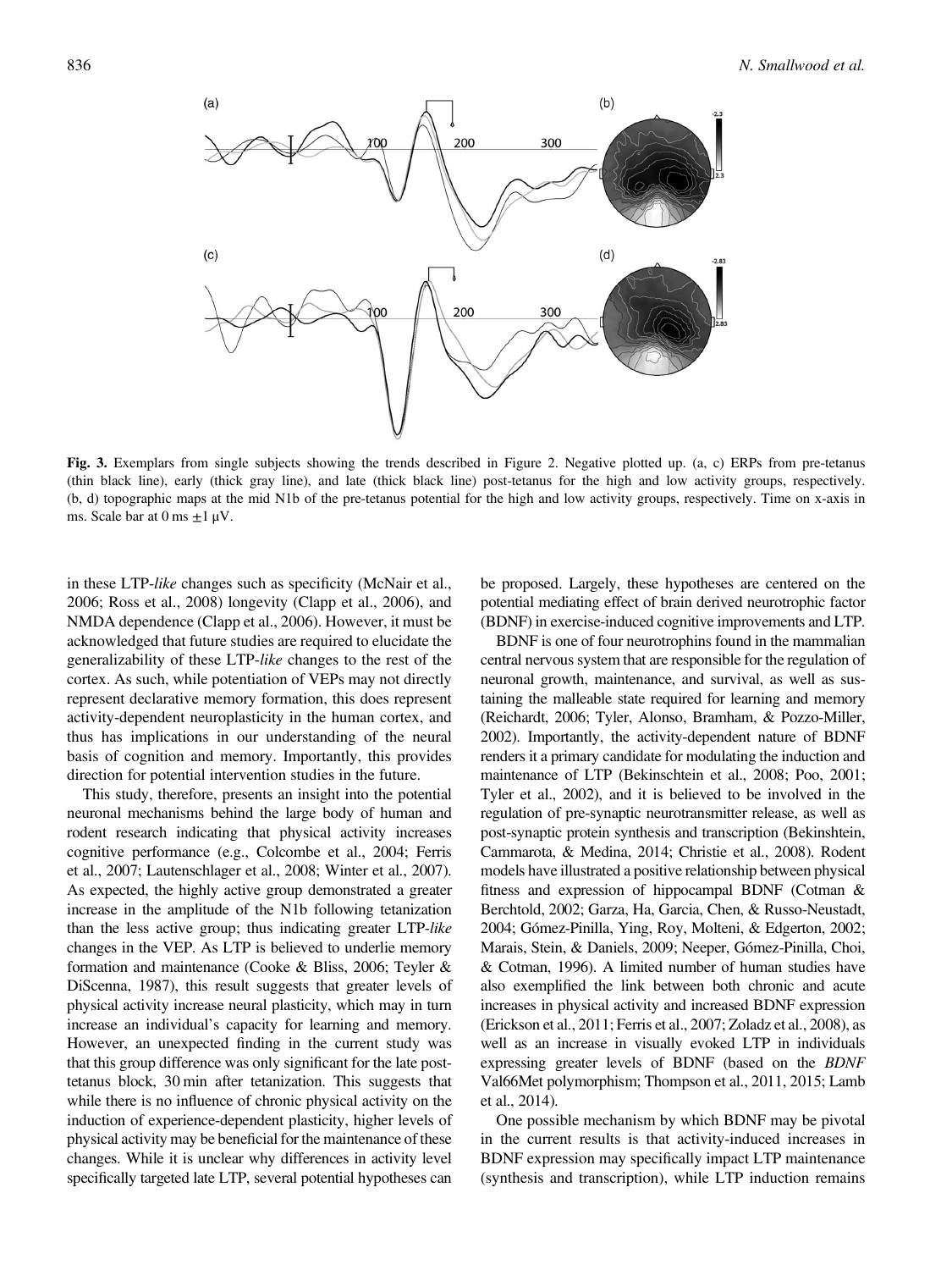unaffected. This would only be apparent in the late post-tetanus block of the current study where LTP maintenance is required. However, as previous human research has indicated a general increase in BDNF expression with increased exercise, it is unclear why this would be the case (Ferris et al., [2007](#page-8-0); Zoladz et al., [2008\)](#page-9-0). As an alternative hypothesis, in vitro human studies have indicated that low frequency stimulation (1 Hz) induces LTD (Beck et al., [2000](#page-7-0); Chen et al., [1996\)](#page-7-0) and, as proposed by Teyler et al. ([2005\)](#page-9-0) and Ross et al. [\(2008\)](#page-9-0), it is possible that the baseline stimulation used in the current paradigm (0.67–1 Hz) induces LTD, thus actively depotentiating (reducing) the previously enhanced N1b. Importantly, Ikegaya, Ishizaka, and Matsuki [\(2002\)](#page-8-0) demonstrated a significant reduction in the LTD induced by low frequency stimulation in hippocampal slices bathed in BDNF. This indicates that increased BDNF buffers against active depotentiation, and an increased expression of BDNF in highly active individuals may facilitate this protective effect. It must be noted that the current pilot study cannot delineate between the above proposals. However, it lays the foundations for future studies incorporating neurotrophin expression and gene interactions such as the BDNF Val66Met polymorphism into our understanding of the cellular and molecular mediators of exercise-induced LTP.

It is important to note that, while the N1b in the late posttetanus block for the low activity group appears to return to an amplitude almost identical to that recorded pre-tetanus, this does not indicate that low fitness is associated with a complete inability to maintain LTP. As suggested above, individuals from the low activity group may be more susceptible to active depotentiation induced by low frequency stimulation. Additionally, Farmer et al. (2004) indicated that increased fitness level lowers the threshold for the induction of long-lasting LTP. Therefore, highly active participants may be more susceptible to LTP following a 8.6 Hz tetanus than less active participants. As such, the current results are not inconsistent with previous rodent studies demonstrating an enhancement of LTP magnitude with increased physical fitness (O'Callaghan et al., [2007](#page-9-0); van Pragg et al., 1999) as these results indicate an enhancement in the maintenance of experience-dependent plasticity for highly active individuals. It is anticipated that future research will further illuminate the mechanisms underlying these differences.

The current pilot study presents the first evidence for fitness related differences in the maintenance of LTP-like changes in the human visual cortex. However, certain caveats must be highlighted when interpreting the current results. First, it is important to acknowledge that the measure of physical activity used in the current study was a self-report measure and not a direct physiological measure of physical fitness. While the IPAQ has shown test–retest reliability and validity as a measure for activity status (Brown, Trost, Bauman, Mummery, & Owen, [2004;](#page-7-0) Craig et al., [2003\)](#page-7-0), the gold standard for physical fitness is the maximal volume of oxygen consumption (VO2 max) (Garber et al., [2011\)](#page-8-0). Nevertheless, in a comparison of the validity of the IPAQ and VO2 max by ergometer, Fogelholm et al. [\(2006\)](#page-8-0) demonstrated that responses

categorized as "high" and "low" physical fitness based on the IPAQ correlated with higher and lower cardiorespiratory fitness (with the exception of a small proportion of young men who over-reported physical activity). Furthermore, the IPAQ has been successfully used to distinguish between physically active and sedentary individuals to measure cognition as a function of fitness level (Kamijo, O'leary, Pontifex, Themanson, & Hillman, [2010](#page-8-0)). It would be interesting to explore additional measures of fitness in future research to further elucidate the relationship between fitness and LTP.

Second, previous research has indicated that different types of exercise can have substantially different effects on cognition and neuroplasticity. For example, in a series of experiments, Erickson and colleagues demonstrated a positive relationship between an aerobic exercise program and gray and white matter volume (Colcombe et al., [2006](#page-7-0); Erickson et al., [2009, 2010,](#page-7-0) [2011](#page-8-0)), while Liu-Ambrose et al. [\(2010\)](#page-8-0) identified a decrease in whole brain volume following a 12-month resistance training intervention. Colcombe and Kramer [\(2003](#page-7-0)) suggested aerobic exercise combined with resistance training may provide the greatest benefit for cognitive function. However, the current study did not differentiate between different types of activity.

Finally, it is important to note the lack of significant difference in BMI between the two participant groups. While several previous studies have demonstrated a relationship between BMI and physical fitness (Frändin & Grimby, [1994](#page-8-0); Leyk et al., [2006](#page-8-0)), this has not been consistent across all studies (Mak et al., [2010](#page-8-0)). Additionally, there are several lifestyle (Tavani, Negri, & La Vecchia, [1994](#page-9-0)), genetic (Speliotes et al., [2010\)](#page-9-0), and demographic (Leyk et al., [2006](#page-8-0); Tavani et al., [1994\)](#page-9-0) factors that can influence BMI beyond physical activity that would be difficult to exclude as confounds if group differences in BMI were to emerge. As highlighted by Leyk et al. ([2006](#page-8-0)), while fitness and BMI may correlate, the concepts of being "overweight" and being "physically unfit" are not synonymous (as is true for being "underweight" and being "physically fit"); therefore, one should not be used as a marker or criteria for the other. Be that as it may, future research may wish to investigate the influence of BMI on LTP, as well as their potential interaction.

The non-invasive paradigm created by Teyler et al. ([2005\)](#page-9-0) has been used to demonstrate that LTP impairments are associated with a range of neuropsychological disorders such as depression (Holderbach, Clark, Moreau, Bischofberger, & Normann, [2007](#page-8-0); Normann et al., [2007](#page-9-0)), bipolar-II disorder (Elvsåshagen et al., [2012](#page-7-0)), and schizophrenia (Mears & Spencer, [2012\)](#page-9-0). As suggested by Kirk et al. ([2010\)](#page-8-0), numerous neurocognitive disorders may manifest synaptic deficiencies in varying affected cortical areas, and Krystal et al. ([2009\)](#page-8-0) advocate for increased research focusing on psychiatric treatments that could manipulate neuroplasticity in conjunction with behavioral interventions. The results of the current study indicate a potential candidate for the neural basis for exerciseinduced cognitive enhancements, and as such, it is worth considering exercise as a non-pharmaceutical option to alterations in neural plasticity.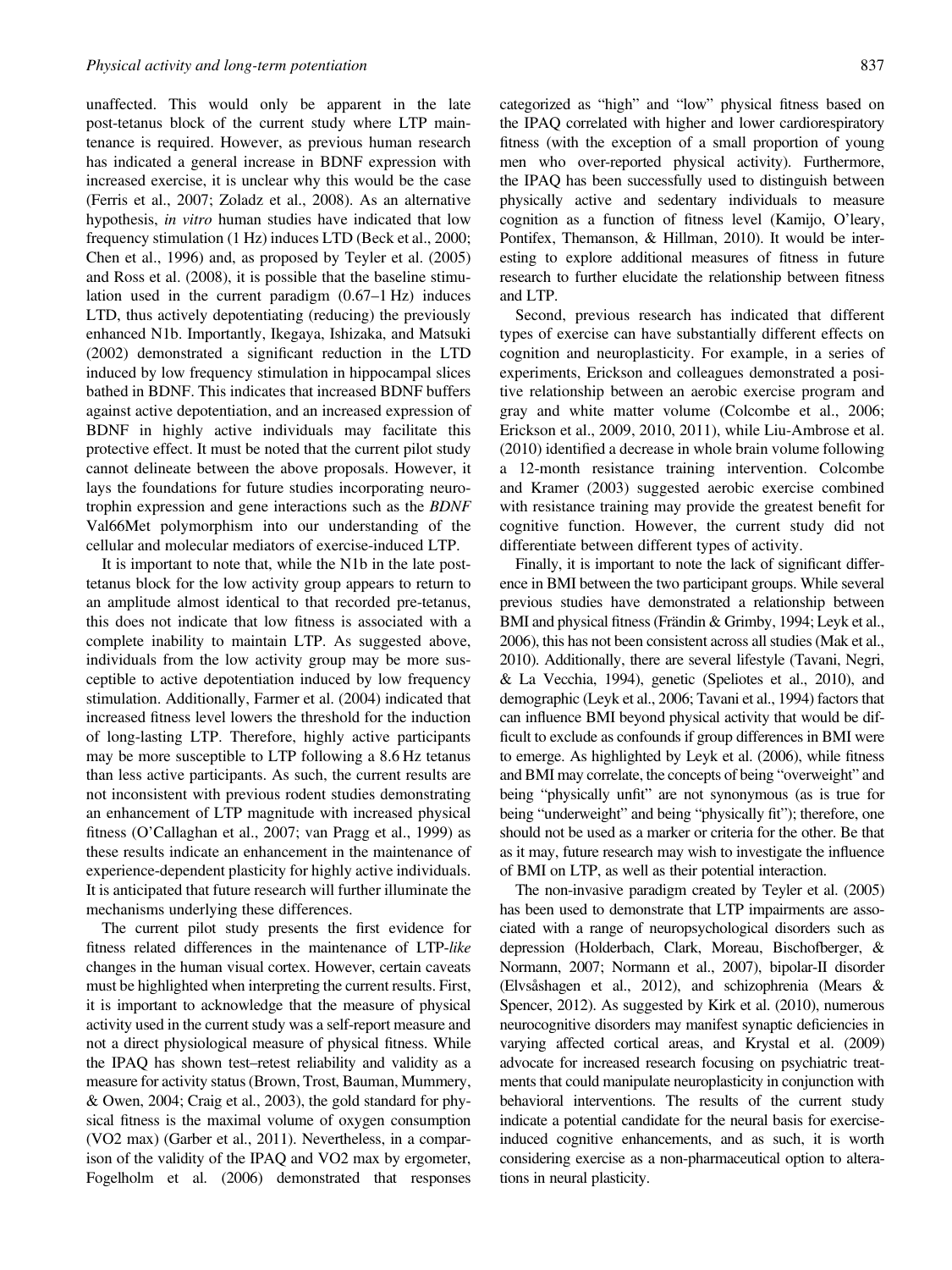#### <span id="page-7-0"></span>ACKNOWLEDGEMENTS

This work was supported by a NZ Royal Society Marsden Grant (I.J.K., grant number 06-UoA-077). There are no conflicts of interest to report.

#### REFERENCES

- Alarcon, G., Guy, C.N., & Binnie, C.D. (2000). A simple algorithm for digital three-pole Butterworth filter of arbitrary cut-off frequency: Application to digital electroencephalography. Journal of Neuroscience Methods, 104, 35–44.
- Angevaren, M., Aufdemkampe, G., Verhaar, H., Aleman, A., & Vanhees, L. (2008). Physical activity and enhanced fitness to improve cognitive function in older people without known cognitive impairment. Cochrane Database Systematic Review, 3(3), 1–37. doi:10.1002/14651858.CD005381.pub3
- Beck, H., Goussakov, I.V., Lie, A., Helmstaedter, C., & Elger, C.E. (2000). Synaptic plasticity in the human dentate gyrus. The Journal of Neuroscience, 20(18), 7080–7086.
- Bekinschtein, P., Cammarota, M., Katche, C., Slipczuk, L., Rossato, J.I., Goldin, A., … Medina, J.H. (2008). BDNF is essential to promote persistence of long-term memory storage. Proceedings of the National Academy of Science of the United States of America, 105(7), 2711–2716.
- Bekinschtein, P., Cammarota, M., & Medina, J.H. (2014). BDNF and memory processing. Neuropharmacology, 26, 677–683.
- Bliss, T.V., & Cooke, S.F. (2011). Long-term potentiation and long-term depression: A clinical perspective. Clinics, 66(S1), 3–17.
- Bliss, T.V., & Lømo, T. (1973). Long-lasting potentiation of synaptic transmission in the dentate area of the anaesthetized rabbit following stimulation of the perforant path. The Journal of Physiology, 232(2), 331–356.
- Boon, R.M., Hamlin, M.J., Steel, G.D., & Ross, J.J. (2008). Validation of the New Zealand physical activity questionnaire (NZPAQ-LF) and the international physical activity questionnaire (IPAQ-LF) with accelerometry. British Journal of Sports Medicine, 44, 741–746.
- Brown, W., Trost, S., Bauman, A., Mummery, K., & Owen, N. (2004). Test-retest reliability of four physical activity measures used in population surveys. Journal of Science and Medicine in Sport, 7(2), 205–215.
- Chaddock, L., Erickson, K.I., Prakash, R.S., Kim, J.S., Voss, M.W., VanPatter, M., … Hillman, C.H. (2010). A neuroimaging investigation of the association between aerobic fitness, hippocampal volume, and memory performance in preadolescent children. Brain Research, 1358, 172–183.
- Chang, Y., Labban, J., Gapin, J., & Etnier, J. (2012). The effects of acute exercise on cognitive performance: A meta-analysis. Brain Research, 1453, 87–101.
- Chen, W.R., Lee, S., Kato, K., Spencer, D.D., Shepherd, G.M., & Williamson, A. (1996). Long-term modifications of synaptic efficacy in the human inferior and middle temporal cortex. Proceedings of the National Academy of Sciences of the United States of America, 93(15), 8011–8015.
- Christie, B.R., Brennan, D.E., Kannangara, T.S., Robillard, J.M., Shin, J., & Titterness, A.K. (2008). Exercising our brains: How physical activity impacts synaptic plasticity in the dentate gyrus. Neuromolecular Medicine, 10, 47–58.
- Clapp, W.C., Zaehle, T., Lutz, K., Marcar, V.L., Kirk, I.J., Hamm, J.P., ... Jancke, L. (2005). Effects of long-term potentiation in the human visual cortex: A functional magnetic resonance imaing study. NeuroReport, 16(18), 1977-1980.
- Clapp, W.C., Kirk, I.J., Hamm, J.P., Shepherd, D., & Teyler, T.J. (2005). Induction of LTP in the human auditory cortex by sensory stimulation. European Journal of Neuroscience, 22(5), 1135–1140.
- Clapp, W.C., Eckert, M.J., Teyler, T.J., & Abraham, W.C. (2006). Rapid visual stimulation induces N-methyl-D-aspartate receptordependent sensory long-term potentiation in the rat cortex. Neuroreport, 17(5), 511–515.
- Clapp, W.C., Hamm, J.P., Kirk, I.J., & Teyler, T.J. (2012). Translating long-term potentiation from animals to humans: A novel method for noninvasive assessment of cortical plasticity. Biological Psychiatry, 71(6), 496–502.
- Colcombe, S.J., Erickson, K.I., Scalf, P.E., Kim, J.S., Prakash, R., McAuley, E., … Kramer, A.F. (2006). Aerobic exercise training increases brain volume in aging humans. The Journals of Gerontology Series A: Biological Sciences and Medical Sciences, 61(11), 1166–1170.
- Colcombe, S.J., & Kramer, A.F. (2003). Fitness effects on the cognitive function of older adults: A meta-analytic study. Psychological Science, 14(2), 125–130.
- Colcombe, S.J., Kramer, A.F., Erickson, K.I., Scalf, P., McAuley, E., Cohen, N.J., … Elavsky, S. (2004). Cardiovascular fitness, cortical plasticity, and aging. Proceedings of the National Academy of Sciences of the United States of America, 101(9), 3316–3321.
- Cooke, S.F., & Bear, M.F. (2014). How the mechanisms of long-term synaptic potentiation and depression serve experience-dependent plasticity in primary visual cortex. Philosophical Transactions of the Royal Society B, Biological Sciences, 369, 2013284.
- Cooke, S.F., & Bliss, T.V. (2006). Plasticity in the human central nervous system. Brain, 129(7), 1659–1673.
- Cotman, C.W., & Berchtold, N.C. (2002). Exercise: A behavioural intervention to enhance brain health and plasticity. Trends in Neurosciences, 25(6), 295–301.
- Craig, C., Marshall, A., Sjöström, M., Bauman, A., Booth, M., Ainsworth, B., … Sallis, J. (2003). International Physical Activity Questionnaire (IPAQ): 12-country reliability and validity. Medicine and Science in Sports and Exercise, 35(8), 1381–1395.
- Dustman, R.E., Emmerson, R.Y., Ruhling, R.O., Shearer, D.E., Steinhaus, L.A., Johnson, S.C., … Shigeoka, J.W. (1990). Age and fitness effects on EEG, ERPs, visual sensitivity, and cognition. Neurobiology of Aging, 11, 193–200.
- Eckert, M.J., Guevremont, D., Williams, J.M., & Abraham, W.C. (2013). Rapid visual stimulation increases extrasynaptic glutamate receptor expression but not visual-evoked potentials in the adult rat primary visual cortex. European Journal of Neuroscience, 37(3), 400–406.
- Elvsåshagen, T., Moberget, T., Bøen, E., Boye, B., Englin, N.O., Pedersen, P.Ø., … Andersson, S. (2012). Evidence for impaired neocortical synaptic plasticity in bipolar II disorder. Biological Psychiatry, 71(1), 68–74.
- Erickson, K.I., Prakash, R.S., Voss, M.W., Chaddock, L., Hu, L., Morris, K.S., … Kramer, A.F. (2009). Aerobic fitness is associated with hippocampal volume in elderly humans. Hippocampus, 19(10), 1030–1039.
- Erickson, K.I., Raji, C., Lopez, O., Becker, J., Rosano, C., Newman, A., … Kuller, L. (2010). Physical activity predicts gray matter volume in late adulthood: The cardiovascular health study. Neurology, 75(16), 1415-1422.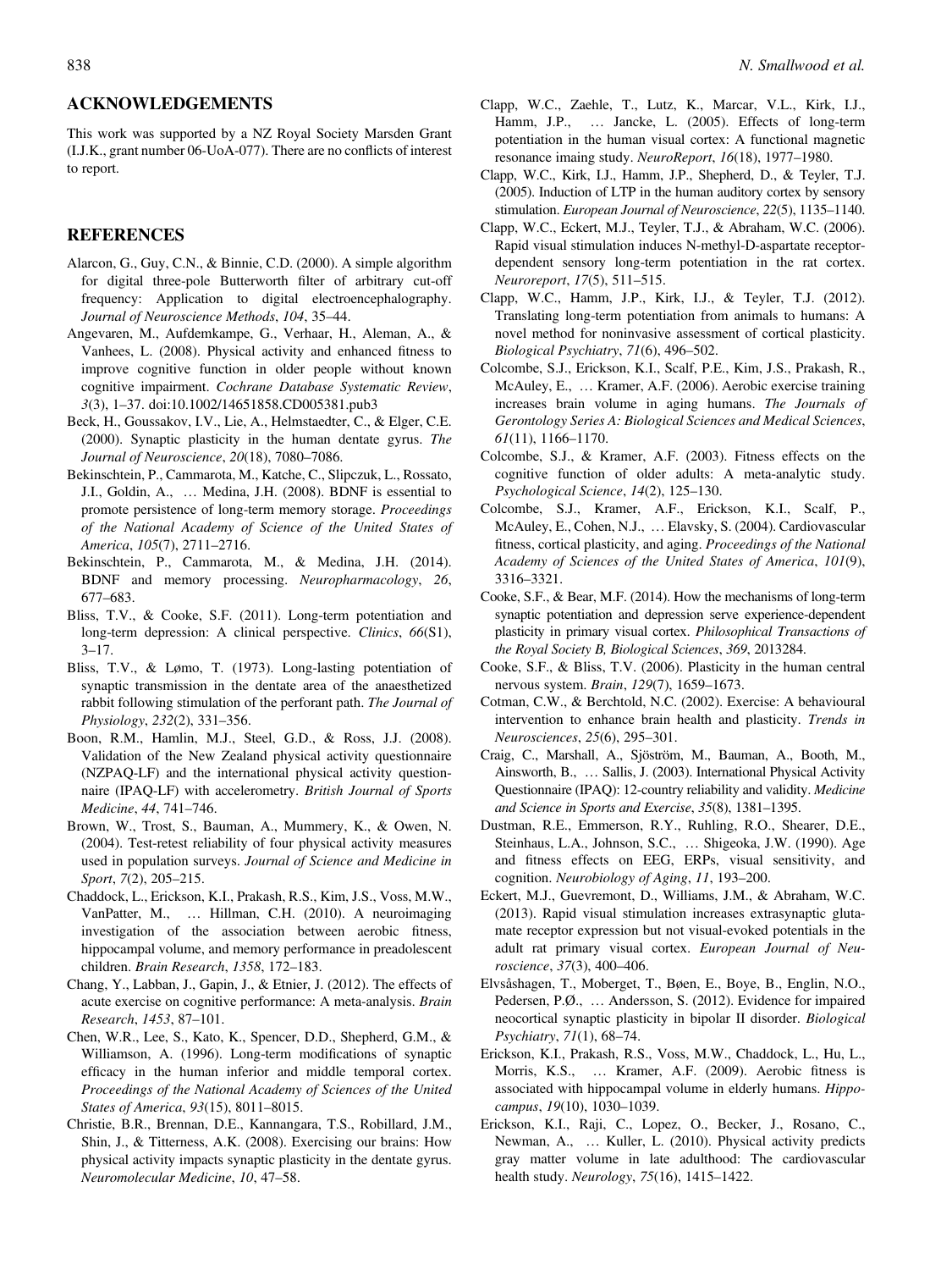- <span id="page-8-0"></span>Erickson, K.I., Voss, M.W., Prakash, R.S., Basak, C., Szabo, A., Chaddock, L., … Kramer, A.F. (2011). Exercise training increases size of hippocampus and improves memory. Proceedings of the National Academy of Sciences of the United States of America, 108(7), 3017–3022.
- Farmer, J., Zhao, X.V., Van Praag, H., Wodtke, K., Gage, F., & Christie, B. (2004). Effects of voluntary exercise on synaptic plasticity and gene expression in the dentate gyrus of adult male Sprague-Dawley rats in vivo. Neuroscience, 124(1), 71–79.
- Ferree, T.C., Luu, P., Russell, G.S., & Tucker, D.M. (2001). Scalp electrode impedance, infection risk, and EEG data quality. Clinical Neurophysiology, 112(3), 536–544.
- Ferris, L.T., Williams, J.S., & Shen, C. (2007). The effect of acute exercise on serum brain-derived neurotrophic factor levels and cognitive function. Medicine and Science in Sports and Exercise, 39(4), 728.
- Figurov, A., Pozzo-Miller, L.D., Olafsson, P., Wang, T., & Lu, B. (1996). Regulation of synaptic responses to high-frequency stimulation and LTP by neurotrophins in the hippocampus. Nature, 381, 706–709.
- Fogelholm, M., Malmberg, J., Suni, J., Santtila, M., Kyröläinen, H., Mäntysaari, M., … Oja, P. (2006). International Physical Activity Questionnaire: Validity against fitness. Medicine and Science in Sports and Exercise, 38(4), 753.
- Frändin, K., & Grimby, G. (1994). Assessment of physical activity, fitness and performance in 76-year-olds. Scandinavian Journal of Medicine & Science in Sports, 4, 41–46.
- Garber, C.E., Blissmer, B., Deschenes, M.R., Franklin, B., Lamonte, M.J., Lee, I., … Swain, D.P. (2011). American College of Sports Medicine position stand. Quantity and quality of exercise for developing and maintaining cardiorespiratory, musculoskeletal, and neuromotor fitness in apparently healthy adults: Guidance for prescribing exercise. Medicine and Science in Sports and Exercise, 43(7), 1334–1359.
- Garza, A.A., Ha, T.G., Garcia, C., Chen, M.J., & Russo-Neustadt, A.A. (2004). Exercise, antidepressant treatment, and BDNF mRNA expression in the aging brain. Pharmacology Biochemistry and Behavior, 77(2), 209–220.
- Gómez-Pinilla, F., Ying, Z., Roy, R.R., Molteni, R., & Edgerton, V.R. (2002). Voluntary exercise induces a BDNF-mediated mechanism that promotes neuroplasticity. Journal of Neurophysiology, 88(5), 2187–2195.
- Hagstromer, M., Oja, P., & Sjostrom, M. (2006). The International Physical Activity Questionnaire (IPAQ): A study of concurrent and construct validity. Public Health Nutrition, 9(6), 755–762.
- Han, Y., Huang, M.-D., Sun, M.-L., Duan, S., & Yu, Y.-Q. (2015). Long-term synaptic plasticity in rat barrel cortex. Cerebral Cortex, 25, 2741–2751.
- Harris, E.W., Ganong, A.H., & Cotman, C.W. (1984). Long-term potentiation in the hippocampus involves activation of N-methyl-D-aspartate receptors. Brain Research, 323(1), 132–137.
- Heynen, A.J., & Bear, M.F. (2001). Long-term potentiation of thalamocortical transmission in the adult visual cortex in vivo. The Journal of Neuroscience, 21(24), 9801–9813.
- Haynen, A.J., Bear, M.F., & Abraham, W.C. (1995). Low frequency stimulation of the schaffer collaterals produces homosynaptic LTD in area CA1 of the adult rat hippocampus in vivo. Society of Neuroscience Abstracts.
- Hillman, C.H., Belopolsky, A.V., Snook, E.M., Kramer, A.F., & McAuley, E. (2004). Physical activity and executive control: Implications for increased cognitive health during older adulthood. Research Quarterly for Exercise and Sport, 75(2), 176–185.
- Hillman, C.H., Kramer, A.F., Belopolsky, A.V., & Smith, D.P. (2006). A cross-sectional examination of age and physical activity on performance and event-related brain potentials in a task switching paradigm. International Journal of Psychophysiology, 59(1), 30–39.
- Hoffman, B.M., Blumenthal, J.A., Babyak, M.A., Smith, P.J., Rogers, S.D., Doraiswamy, P.M., … Sherwood, A. (2008). Exercise fails to improve neurocognition in depressed middle-aged and older adults. Medicine and Science in Sports and Exercise, 40(7), 1344.
- Holderbach, R., Clark, K., Moreau, J., Bischofberger, J., & Normann, C. (2007). Enhanced long-term synaptic depression in an animal model of depression. Biological Psychiatry, 62(1), 92–100.
- Ikegaya, Y., Ishizaka, Y., & Matsuki, N. (2002). BDNF attenuates hippocampal LTD via activation of phospholipase C: Implications for a vertical shift in the frequency response curve of synaptic plasticity. European Journal of Neuroscience, 16, 145–148.
- International Physical Activity Questionnaire (2005). Retrieved from<https://sites.google.com/site/theipaq/>
- Kamijo, K., O'leary, K.C., Pontifex, M.B., Themanson, J.R., & Hillman, C.H. (2010). The relation of aerobic fitness to neuroelectric indices of cognitive and motor task preparation. Psychophysiology, 47(5), 814–821.
- Kirk, I.J., McNair, N.A., Hamm, J.P., Clapp, W.C., Mathalon, D.H., Cavus, I., & Teyler, T.J. (2010). Long-term potentiation (LTP) of human sensory-evoked potentials. Wiley Interdisciplinary Reviews: Cognitive Science, 1(5), 766–773.
- Krystal, J.H., Tolin, D.F., Sanacora, G., Castner, S.A., Williams, G.V., Aikins, D.E., … D'Souza, D.C. (2009). Neuroplasticity as a target for the pharmacotherapy of anxiety disorders, mood disorders, and schizophrenia. Drug Discovery Today, 14(13), 690-697.
- Lamb, Y.N., McKay, N.S., Thompson, C.S., Hamm, J.P., Waldie, K.E., & Kirk, I.J. (2014). Brain-derived neurotrophic factor Val66Met polymorphism, human memory, and synaptic neuroplasticity. WIREs Cognitive Science, 6, 97–108.
- Lardon, M.T., & Polich, J. (1996). EEG changes from long-term physical exercise. Biological Psychology, 44(1), 19–30.
- Lautenschlager, N.T., Cox, K.L., Flicker, L., Foster, J.K., van Bockxmeer, F.M., Xiao, J., … Almeida, O.P. (2008). Effect of physical activity on cognitive function in older adults at risk for Alzheimer disease. JAMA: The Journal of the American Medical Association, 300(9), 1027–1037.
- Leyk, D., Rohde, U., Gorges, W., Ridder, D., Wunderlich, M., Dinklage, C., … Essfeld, D. (2006). Physical performance, body weight and BMI of young adults in Germany 2000-2004: Results of the physical-fitness-test study. International Journal of Sports Medicine, 27, 642–647.
- Liu-Ambrose, T., Nagamatsu, L.S., Graf, P., Beattie, B.L., Ashe, M. C., & Handy, T.C. (2010). Resistance training and executive functions: A 12-month randomized controlled trial. Archives of Internal Medicine, 170(2), 170.
- Liu-Ambrose, T., Nagamatsu, L.S., Voss, M.W., Khan, K.M., & Handy, T.C. (2012). Resistance training and functional plasticity of the aging brain: A 12-month randomized controlled trial. Neurobiology of Aging, 33(8), 1690–1698.
- Maddison, R., Mhurchu, C.N., Jiang, Y., Vander Hoorn, S., Rodgers, A., Lawes, C.M., & Rush, E. (2007). International physical activity questionnaire (IPAQ) and New Zealand physical activity questionnaire (NZPAQ): A doubly labelled water validation. International Journal of Behavioral Nutrition and Physical Activity, 4(1), 62.
- Mak, K., Ho, S., Lo, W., Thomas, G.N., McManus, A.M., Day, J.R., & Lam, H. (2010). Health-related physical fitness ad weight status in Hong King adolescents. BMC Public Health, 10, 88–92.